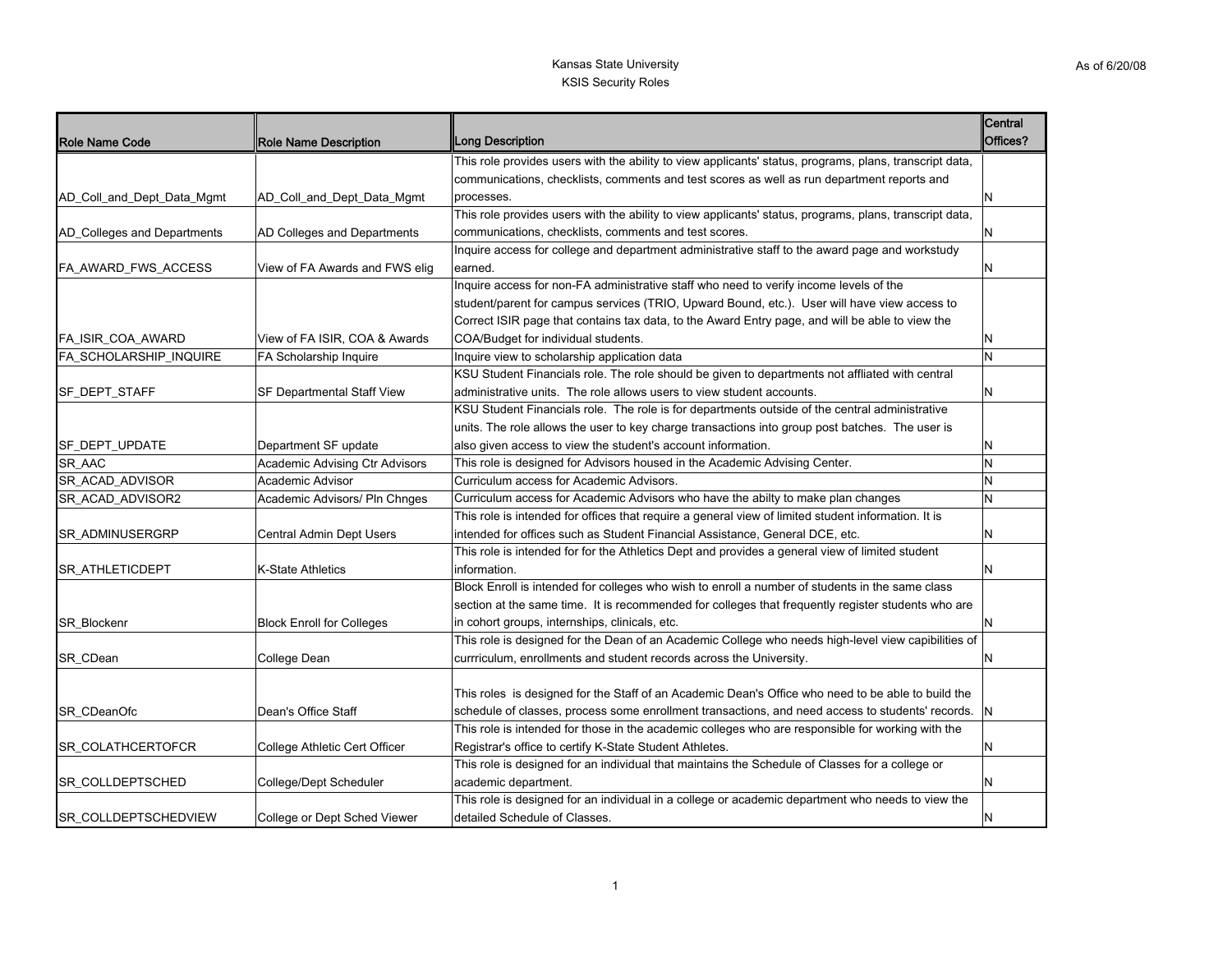|                         |                                     |                                                                                                        | Central  |
|-------------------------|-------------------------------------|--------------------------------------------------------------------------------------------------------|----------|
| <b>Role Name Code</b>   | <b>Role Name Description</b>        | <b>Long Description</b>                                                                                | Offices? |
|                         |                                     |                                                                                                        |          |
|                         |                                     | This is a temporary role for DCE to be able to add people to the system who will teach or advise       |          |
| SR DCEINSTRUCTADVISEADD | Add Pers Rec Update Inst/Adv        | for the Department. The role also allows for the update of the Instructor/Advisor table.               | N        |
|                         |                                     | This roles is designed for the Faculty member and contains access to the KSIS Faculty Center,          |          |
| SR_FACULTYUSER          | Faculty User (General)              | and needed administrative and advising pages.                                                          | N        |
|                         |                                     | The General Administrative Viewer Role is intended for for Non-Academic Departments who need           |          |
| SR GENADMINVIEWER       | Gen Adm Viewer Role - Non Acad      | to look at general student enrollment as well as bio-demographic data.                                 | N        |
|                         |                                     | This role is intended for Student Workers who need system access to preform their duties in the        |          |
| SR_STDNTGRAD            | <b>Graduate School Student Wrkr</b> | College of Graduate Studies.                                                                           | N        |
|                         |                                     | This role is intended for Student Workers who need system access to preform their duties in the        |          |
| SR_STDNTMIN             | Student Minimum No HE, TC           | colleges of HE and TC.                                                                                 | N        |
|                         |                                     | This role is intended for Student Workers who need system access to preform their duties in the        |          |
| SR_STDNTUD              | Student Update BA, AG-H, ED         | colleges of BA, AG (high level security) and ED.                                                       | N        |
|                         |                                     |                                                                                                        |          |
|                         |                                     | This role is intended for Student Workers who need system access to preform their duties in the        |          |
| <b>SR STDNTVIEW</b>     | Student View Ag-L Ar AS EN DCE      | colleges of AG (lower level security), AR, EN, and the Division of Continuing Education.               | N        |
|                         |                                     | This role can be assigned to all Deans as well as Administrators who need access to view a             |          |
| SR_STUDENTCTRDEANSADMIN | Student Ctr for Deans & Adm         | student's Student Center pages.                                                                        | N        |
|                         |                                     | Allows user to perform all functions related to the processing of Applications for Admissions,         |          |
|                         |                                     | including creation and update of person data, add applications, residency, student groups,             |          |
|                         |                                     | transcript data, run the Qualified Admissions process, assign 3Cs, assign service indicators, run      |          |
| AD_APP_PROCESSING       | Undergrad AD App Processing         | queries, run reports. Correction ability in the application area.                                      | Y        |
|                         |                                     | Role allows users to view applicant status, assign and process 3C's, assign service indicators, run    |          |
| AD_CORRESPOND           | Undergrad AD Correspondence         | queries.                                                                                               |          |
|                         |                                     | Role allows user to run Talisma interface, load test scores and organizations, execute qualified       |          |
|                         |                                     | admissions process, view applicant status, add and update person records, activate applicants,         |          |
|                         |                                     | run 3C engine and application delete processes, create mass change definitions and groups, run         |          |
| AD_DATA_MANAGEMENT      | Undergrad AD Data Mgmt              | reports, correct residency, enter transcript data, create queries.                                     | Y        |
|                         |                                     | Roles allows user ability to view applicant's status, programs, plans, transcript data, 3Cs, residency |          |
|                         |                                     | and test scores. Allows user to assign general admission comments to applicant, run queries and        |          |
| <b>AD DIRECTOR</b>      | Undergrad Adm Director              | view admission applications in suspense table.                                                         | Υ        |
|                         |                                     |                                                                                                        |          |
|                         |                                     | Roles allows user ability to view applicant's status, programs, plans, transcript data, 3Cs, residency |          |
| <b>AD FRONTDESK</b>     | <b>Admissions Front Desk</b>        | and test scores. Allows user to assign general admission comments to applicant, run queries.           | Υ        |
|                         |                                     |                                                                                                        |          |
|                         |                                     | Roles allows user ability to view applicant's status, programs, plans, transcript data, 3Cs, residency |          |
| AD_OTHER                | Undergrad Admissions Other          | and test scores. Allows user to assign general admission comments to applicant.                        | Y        |
|                         |                                     | Role allows user to view applicant's status, programs, plans, transcript data, 3Cs, and test scores.   |          |
| <b>AD RESIDENCY</b>     | Undergrad AD Residency              | Enables user to correct Residency and assign checklists and comments.                                  | Y        |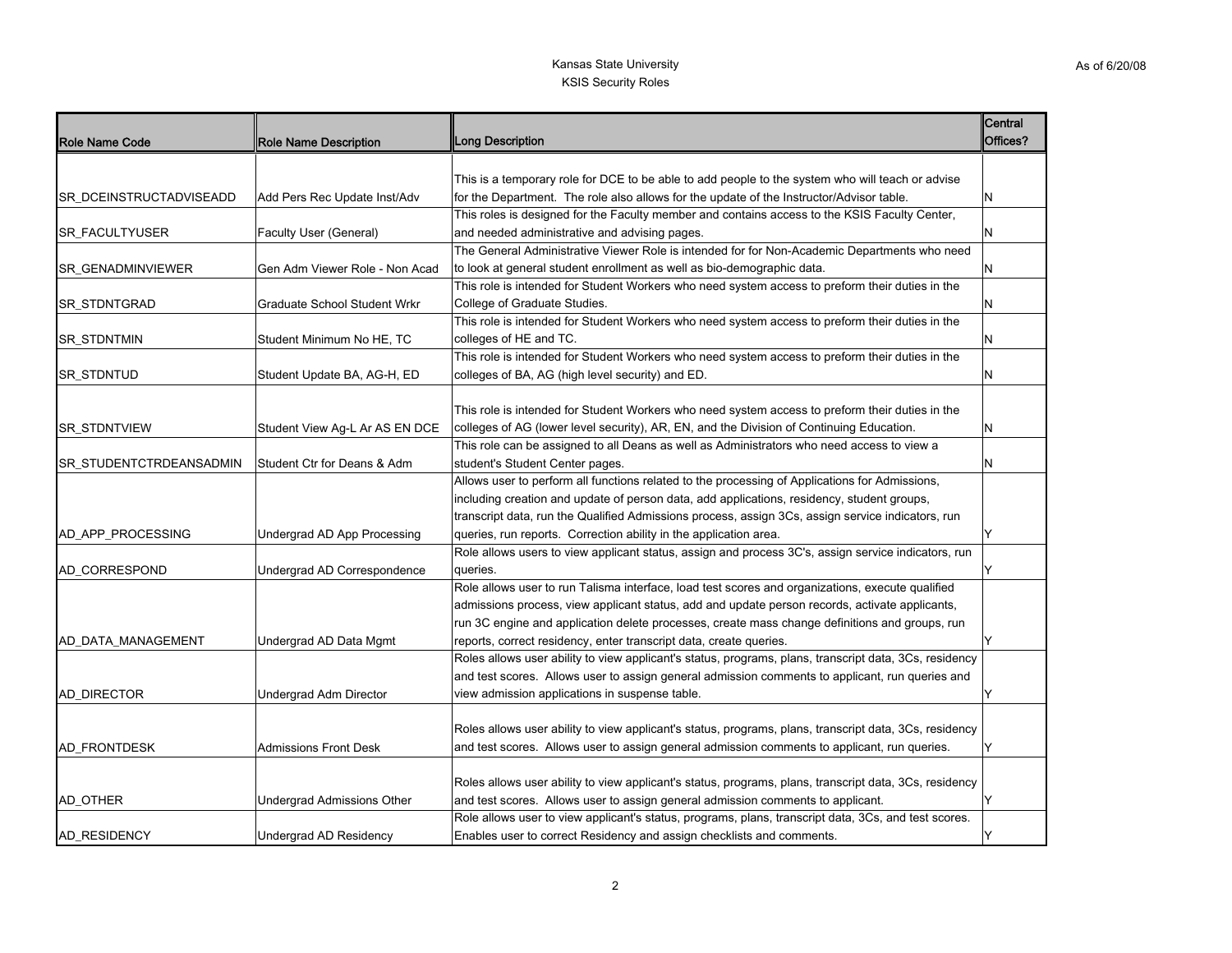|                                                     |                                      |                                                                                                          | Central  |
|-----------------------------------------------------|--------------------------------------|----------------------------------------------------------------------------------------------------------|----------|
| <b>Role Name Code</b>                               | <b>Role Name Description</b>         | <b>Long Description</b>                                                                                  | Offices? |
|                                                     |                                      | Role allows user access to run and update all admissions processes, including table setup and            |          |
|                                                     |                                      | correction ability throughout the Admissions and Campus Community modules. User creates                  |          |
| <b>AD TECHNICAL</b>                                 | Undergrad AD Technical               | queries.                                                                                                 | Y        |
| <b>AD TRANSCRIPT</b>                                | <b>Undergrad AD Transcript Prcss</b> | Same as AD_APP_PROCESSING but no report access or correction ability                                     | Y        |
|                                                     |                                      | Allows user to view applicant's status, programs, plans, 3Cs, residency and test scores. User may        |          |
|                                                     |                                      | update Admissions Bio/Demo data and add and update Campus Community Bio/Demo data. User                  |          |
|                                                     |                                      | may run the Admissions QA process, enter transcript data and test scores. View transfer credit           |          |
| AD_TRANSCRIPT_STUDENT                               | Undergrad AD Transcript Stud         | and external organizations. Assign 3Cs.                                                                  |          |
| CC_ATH_TICKET_OFFICE                                | <b>Athletic Ticket Office</b>        | Allows access to view and update Athletic Ticket Order Quantities.                                       | Y        |
| CC_DISABILITY_SERVICES                              | <b>Disability Support Services</b>   | Update of Accommodation Data and view of Setup Tables                                                    | Y        |
|                                                     |                                      | Allows iTAC Helpdesk Consultant to view limited admissions summary data and student services             |          |
| CC_HELPDESK                                         | <b>Helpdesk Consultant</b>           | center data to assist them in user problem resolution.                                                   | Y        |
|                                                     |                                      | Allows iTAC Helpdesk Consultant Manager to view limited admissions summary data and student              |          |
|                                                     |                                      | services center data to assist them in user problem resolution. Includes access to eID Utility Table     |          |
| CC_HELPDESKMGR                                      | Helpdesk Manager                     | update.                                                                                                  | Y        |
|                                                     |                                      | Allows the International Student Center user to view SEVIS data, personal information, and update        |          |
| <b>CC SEVIS ISCGENVW</b>                            | <b>ISC General View of SEVIS</b>     | comments.                                                                                                | Y        |
|                                                     |                                      | Role allows user to update main SEVIS setup tables, process SEVIS alerts, export and import              |          |
| CC_SEVIS_KEY_USER                                   | <b>SEVIS Key User</b>                | files, update and correct all SEVIS data, add and update person, run reports.                            | Y        |
|                                                     |                                      | Role used by the International Student Center to update data throughout the student's career at          |          |
| CC_SEVIS_MAINTENANCE                                | <b>SEVIS Maintenance</b>             | the university after the initial I-20 is created.                                                        | Y        |
| CC_SEVIS_USER                                       | <b>SEVIS User</b>                    | This role allows user view of SEVIS setup tables, update of I-20, add and update person.                 | Y        |
| <b>CC SEVISVIEW</b>                                 | SEVIS View of SEVIS Master           | Allows user to View SEVIS Master record, current and history, for International Students.                | Ý        |
|                                                     |                                      | View access to the Financial Aid Status page for Admissions Staff and other Enrollment                   |          |
| FA_ADMISSIONS_STAFF_VIEW                            | View of FA components for ADM        | Management administrators (i.e. admissions reps).                                                        | Y        |
|                                                     |                                      | View access of FA components/pages for Student Finance (Controller's Office) staff. Perkins              |          |
| FA_CONTROLLERS_VIEW                                 | View of FA components for SF         | permission list allows for update access.                                                                | Υ        |
| FA_DIRECT_LOANS                                     | FA Direct Loan process pages         | Update access to Direct Loan pages                                                                       | Y        |
| FA_DIRECTOR                                         | Director role for FA                 | Provides Director level access to all FA Pages                                                           | Ý        |
| FA_LOANS                                            | FA Loan pages update access          | Access to update/maintain loans                                                                          | Y        |
| FA_OVERRIDE                                         | Access to award override             | Gives user access to award override (PJ) page and online disbursement                                    | Y        |
| <b>FA PERKINS ACCESS</b>                            | Perkins Loan process pages           | Provides access to Pages used in processing perkins loans MPNs                                           |          |
| <b>FA PROCESS</b>                                   | Run all FA processes                 | User can run delivered FA processes needed to send/receive ISIR, pell, loan files, etc. Can run all il Y |          |
| FA_R2T4                                             | Return of title IV processing        | Update access to the R2T4 pages and Disburse Aid with Override page.                                     |          |
|                                                     |                                      | Access to scholarship suspense, search match and post. Viewing and consolidation of                      |          |
| FA_SCHOLARSHIP_PROCESSING FA Scholarship processing |                                      | scholarship data                                                                                         | Y        |
|                                                     |                                      |                                                                                                          |          |
|                                                     |                                      | Update access to FA components/pages and inquire access to scholarship data. User can                    |          |
| FA_STAFF                                            | <b>FA Office Staff</b>               | assign/update 3Cs and service indicators, update bio/demo data, and view the Student Center.             | Y        |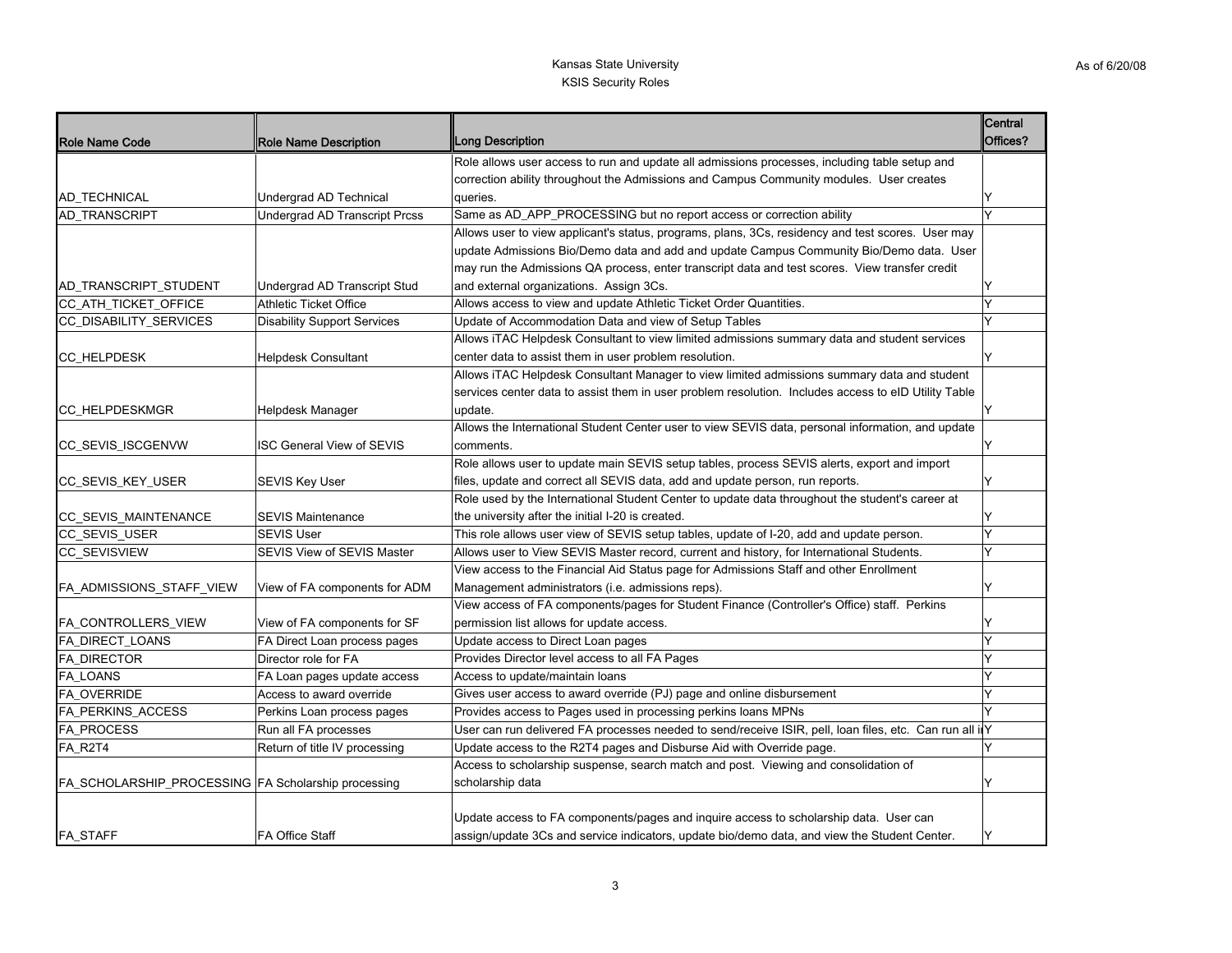| Role Name Code          | <b>Role Name Description</b>                           | <b>Long Description</b>                                                                                | Central<br>Offices? |
|-------------------------|--------------------------------------------------------|--------------------------------------------------------------------------------------------------------|---------------------|
|                         |                                                        |                                                                                                        |                     |
|                         |                                                        | Access to FA components/pages and inquire access to scholarship data. User can assign/update           |                     |
| <b>FA_STUDENT</b>       | FA Student employee role                               | 3Cs and service indicators, inquire access to bio/demo data, and view the Student Center.              | Y                   |
| <b>FA VA STAFF</b>      | VA Staff Access                                        | Provides access to educational resource page and fa status page                                        | Y                   |
|                         |                                                        |                                                                                                        |                     |
|                         |                                                        | This role allows for update and maintenance of the Tree Manager for the Department Security            |                     |
| HR DEPT MAINTENANCE     | <b>HR Dept Setup Maintenance</b>                       | Tree and for the Academic Organization Tree. It also allows for update of the Department Table.        | ΙY                  |
|                         |                                                        | This role has access to load HRIS extracted data for employees into KSIS and perform                   |                     |
| HR_HRIS_PROCESSOR       | <b>HRIS Data Management</b>                            | Search/Match functions.                                                                                | Y                   |
|                         |                                                        | Allows access to add and update user application security in Maintain User Security and in Secure      |                     |
| <b>PT USERSECURITY</b>  | <b>Maintain User Security</b>                          | Student Administration.                                                                                |                     |
| SF ACCOUNT ADJUSTER     | Adjust student accounts                                | Adjust student accounts                                                                                | Y                   |
|                         |                                                        | Allows users to access and update all Student Financials SACR pages. Also gives access to SF           |                     |
|                         |                                                        | Operations/Functional pages including all KSU developed pages. Intended for Central Controller's       |                     |
| SF_ALL_SF_PAGES         | All SF Pages Plus More                                 | Office Administration only.                                                                            |                     |
|                         |                                                        | KSU Student Financials Third Party Contract Supervisor; Billing; Collections; Third Party Contract     |                     |
| SF_AR_SUPERVISOR        | Accounts Receivable Supervisor                         | (Setup, Maintenance); Student and Corporate View                                                       |                     |
| SF_CASHNET              | CASHNET Access to CS                                   | CASHNet Role only.                                                                                     | Y                   |
|                         |                                                        | KSU Student Financials role. The role allows financial aid staff the ability to view student financial |                     |
| SF_FA_STAFF             | Fin Aid Staff Access to SF                             | account information.                                                                                   | Y                   |
|                         |                                                        | KSU Student Financials role for Financial Aid supervisors. The role should be restricted to            |                     |
|                         |                                                        | individuals who have responsibility for configuring and maintaining PeopleSoft. The role allows        |                     |
|                         |                                                        | users to add item types, manually maintain student permission waivers, and view student and            |                     |
| <b>SF FA SUPERVISOR</b> | SF Financial Aid Supervisor                            | corporate acounts.                                                                                     | Y                   |
|                         |                                                        | KSU Student Financials role. The role allows the users to process Perkins and HPSL loans               |                     |
|                         |                                                        | information. The user has the capability to update checklists associated with the loans processes.     |                     |
|                         |                                                        | Users also have view access to the student center, students account, corporate account and             |                     |
| SF_LOANS_PROCESSOR      | <b>SF Loans Processor</b>                              | refunds.                                                                                               | Y                   |
| SF_OPERATIONS_ADMIN     | Student Financials Ops Adm                             | Role allows users to run processes and reports developed by KSU.                                       | Y                   |
|                         |                                                        |                                                                                                        |                     |
|                         |                                                        | KSU Student Financials role. The role allows user to enter student and parent EFT information for      |                     |
|                         |                                                        | credit balance refunds on a students account. Users are also perform the task of processing            |                     |
| SF_REFUND_SUPERVISOR    | SF Refund Supervisor                                   | refunds. Users have access to view student center, student accounts, and corporate accounts.           | Y                   |
| SF_SECURITY_VIEW_ONLY   | View Roles, Perm Lists, Users                          | View Roles, Perm Lists, Users assigned to Roles.                                                       | Y                   |
|                         |                                                        | Role allows User to update and view service indicators, view service indicator audit page and view     |                     |
| SF_SERVICE_INDICATOR    | <b>SF Service Indicator</b>                            | student services center.                                                                               | Υ                   |
|                         |                                                        | The role allows Student Records staff to maintain student waivers and run tuition calc for a single    |                     |
|                         | SF_SR_STUDENT_WAIVERS_UPDASF SR Student Waivers Update | student.                                                                                               | Y                   |
|                         |                                                        | KSU Staff View for Cashiers and Loans Offce. User can view the Student Center, Student                 |                     |
| <b>SF STAFF</b>         | <b>SF Staff View Only</b>                              | Account, Corporate Account and Refund information.                                                     | Y                   |